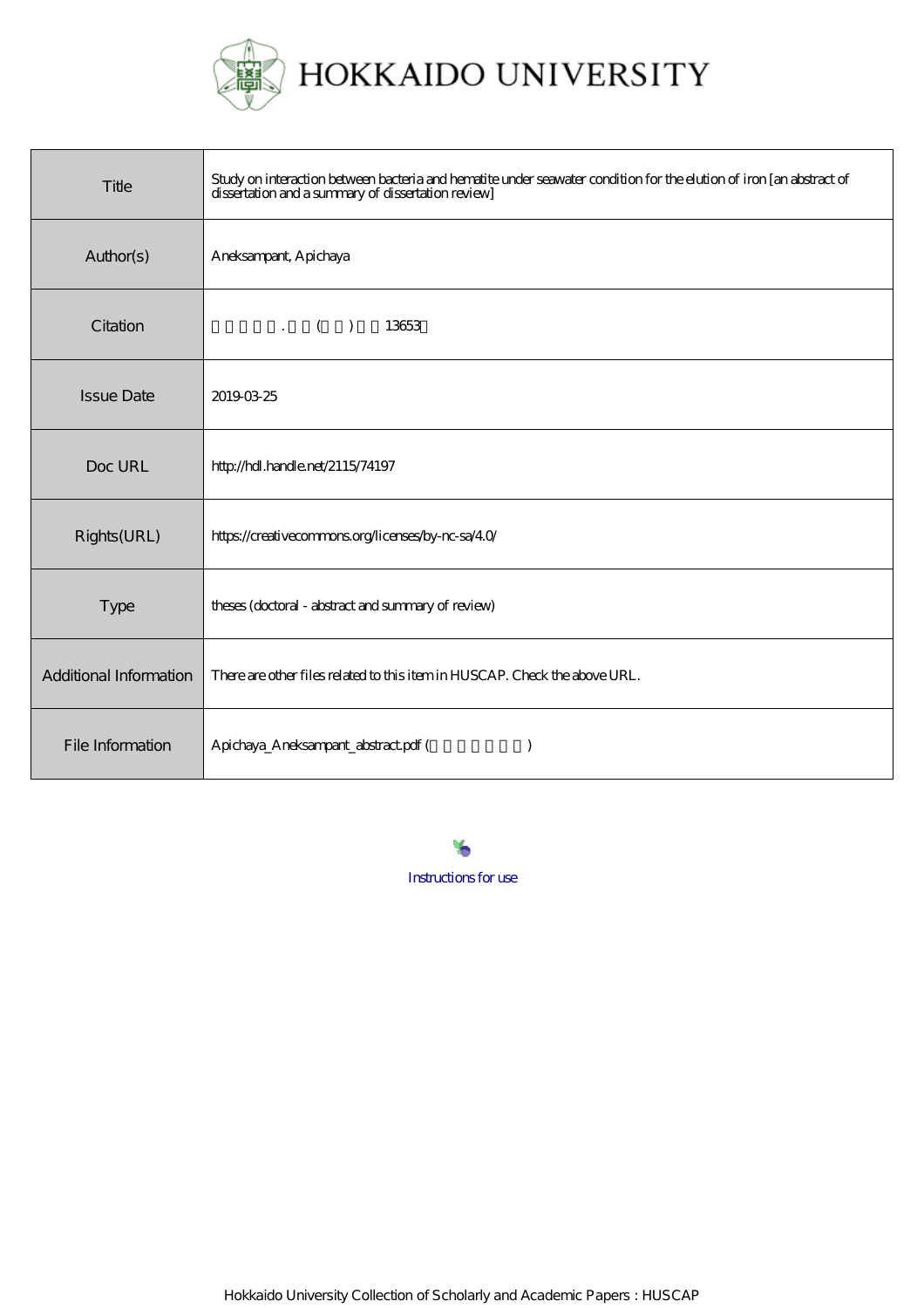## Apichaya Aneksampant

Study on interaction between bacteria and hematite under seawater condition for the elution of iron  $\overline{A}$ 

The development of rural area and the rapid growth of city leads to varieties of environmental issues such as deforestation and mineral supply limitation. One of the serious problems is the limitation of iron supply from the forest, which lead to the depletion of seaweed in coastal area. Since elutediron is essential for reproduction and growth of seaweed, the trace amount of iron supply is required. However, it is difficult for eluted-iron to maintain in the dissolved form in seawater condition. For this reason, the organic matter in the fertilizer has been introduced to the iron oxide which is the component of the steel-making slag. This kind of fertilizer is called as Fe-fertilizer to supply the iron into seawater. The trace amount eluted-iron using Fe-fertilizer technique has been studied and barren seaweed was recovered within a few years. There is an evidence showing the bacteria might play an important part for this iron dissolution.

This thesis is mainly focusing on the iron oxide application to various environmental problem using bacterial activities. The main challenging point is to clarify the mechanism of bacteria to the iron dissolution along with the absorption properties of the bacteria related to future application in the future study.

In Chapter 1, the research background, the literature review, the research objectives and the originality of the thesis are presented.

In Chapter 2, iron elution mechanism associated with bacteria cells are discussed. The property of bacteria cells and their activities has been examined. The microorganism was isolated from Fefertilizer incubated in coastal seawater for 6 months, and was identified as *Exiguobacterium oxidotolerans* by 16S rDNA analysis. The iron elution of the bacteria was demonstrated based on the increase of dissolved iron by incubation with  $Fe<sub>2</sub>O<sub>3</sub>$ (hematite) under a seawater-like condition. The value of ORP was changed from ca. 0 mV to ca. –400 mV by inoculation of the bacteria, which causes reductive elution of Fe. The concentration of eluted iron was significantly affected by Anthraquinone-2,7-disulfonate (AQDS), which is used as a model for organic matter in the system. The observation of eluted iron concentration has shown higher concentration in AQDS containing sample at 38 mg L−<sup>1</sup> compared to the sample containing only *E. oxidotolerans* with hematite which detected at 22.3 mg  $L^{-1}$ . The relatively high concentration of organic acids (Oxalic acid, 11,300 mg L−<sup>1</sup> ) detected in samples containing *E. oxidotolerans* and hematite. The hematite surface was analyzed by using X-ray photoelectron spectroscopy (XPS), field emission scanning electron microscope (FE-SEM) and attenuated total reflectance Fourier transform infrared (ATR-FTIR) after 30-days exposure to bacterial culture. The surface alteration has been observed in the treated hematite, indicating the evidence of iron elution into the culture medium. Based on the results, it was proved that *E. oxidotolerans* is capable of